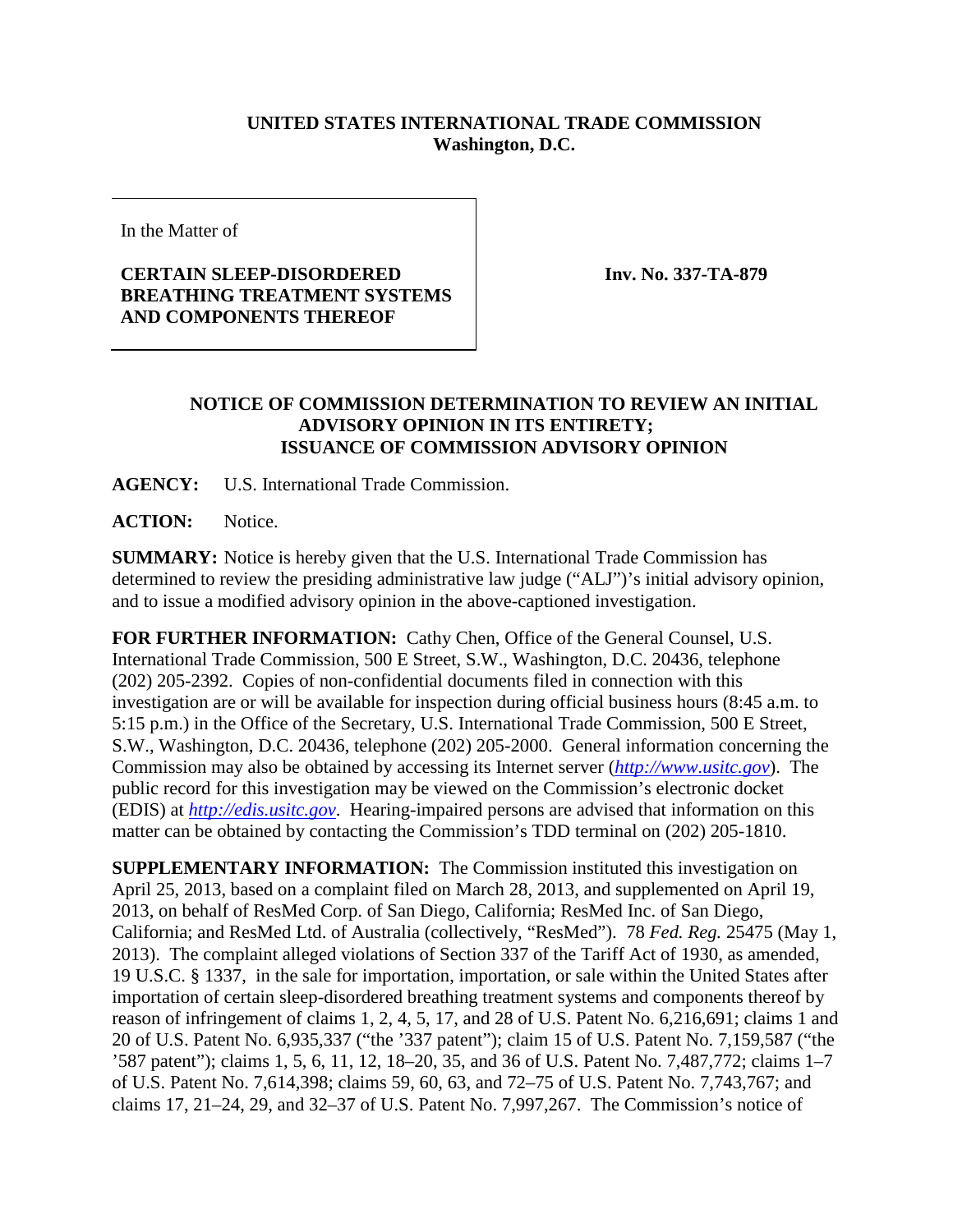investigation named as respondents Apex Medical Corp. of New Taipei City, Taiwan and Apex Medical USA Corp. of Brea, California (collectively, "Apex"), and Medical Depot Inc., d/b/a Drive Medical Design & Manufacturing of Port Washington, New York. The Office of Unfair Import Investigations ("OUII") participated in the original investigation.

Medical Depot Inc. and Apex were terminated from the original investigation on the basis of consent orders. Order Nos. 8 (unreviewed by the Commission, July 18, 2013) and 11 (unreviewed by the Commission, Aug. 8, 2013).

On September 23, 2013, Apex filed a request for an advisory opinion under Commission Rule 210.79 (19 C.F.R. § 210.79) that would declare that its redesigned iCH and XT CPAP humidifiers and WiZARD 220 mask are outside the scope of the Commission's August 8, 2013 Consent Order. On December 11, 2013, the Commission determined to institute an advisory opinion proceeding based on Apex's request. 78 *Fed. Reg.* 76320-21 (Dec. 17, 2013). ResMed and OUII both participated in the advisory opinion proceeding.

On June 3, 2014, the ALJ issued an initial advisory opinion ("IAO") finding that Apex's redesigned iCH and XT CPAP humidifiers are covered, and Apex's redesigned WiZARD 220 mask is not covered, by the Consent Order. Even though Apex requested the advisory opinion, the ALJ placed the burden of proof on the patent owner, ResMed, in view of the Supreme Court's recent decision in *Medtronic, Inc. v. Mirowski Family Ventures, LLC*, 134 S. Ct. 843 (2014). However, the ALJ stated that the outcome of this particular advisory opinion proceeding was not dependent on which party carried the burden of proof. In addition, the ALJ found that the iCH CPAP humidifier infringes claim 20 of the '337 patent both literally and under the doctrine of equivalents, and that the XT CPAP humidifier infringes claim 20 of the '337 patent under the doctrine of equivalents. The ALJ also found that the WiZARD 220 mask does not infringe claim 15 of the '587 patent.

ResMed, Apex, and OUII each filed a petition for review of the IAO on June 16, 2014. They each filed a response to the other petitions for review on June 23, 2014.

Having reviewed the IAO, the record evidence, and the parties' submissions, the Commission has determined to continue to place the burden of proof in an advisory opinion proceeding on the party that requested the advice. Accordingly, in this proceeding, Apex must carry the burden of proving that its redesigned products are outside the scope of the Consent Order. The Commission has also determined to adopt, with modified reasoning, the ALJ's finding that Apex's redesigned iCH CPAP humidifier is covered, and the ALJ's finding that Apex's redesigned WiZARD 220 mask is not covered, by the Consent Order. The Commission has further determined Apex's redesigned XT CPAP humidifier is not covered by the Consent Order, thereby reversing the ALJ's finding on this point. A modified advisory opinion will follow shortly.

The authority for the Commission's determination is contained in section 337 of the Tariff Act of 1930, as amended (19 U.S.C. § 1337), and in section 210 of the Commission's Rules of Practice and Procedure (19 C.F.R. Part 210).